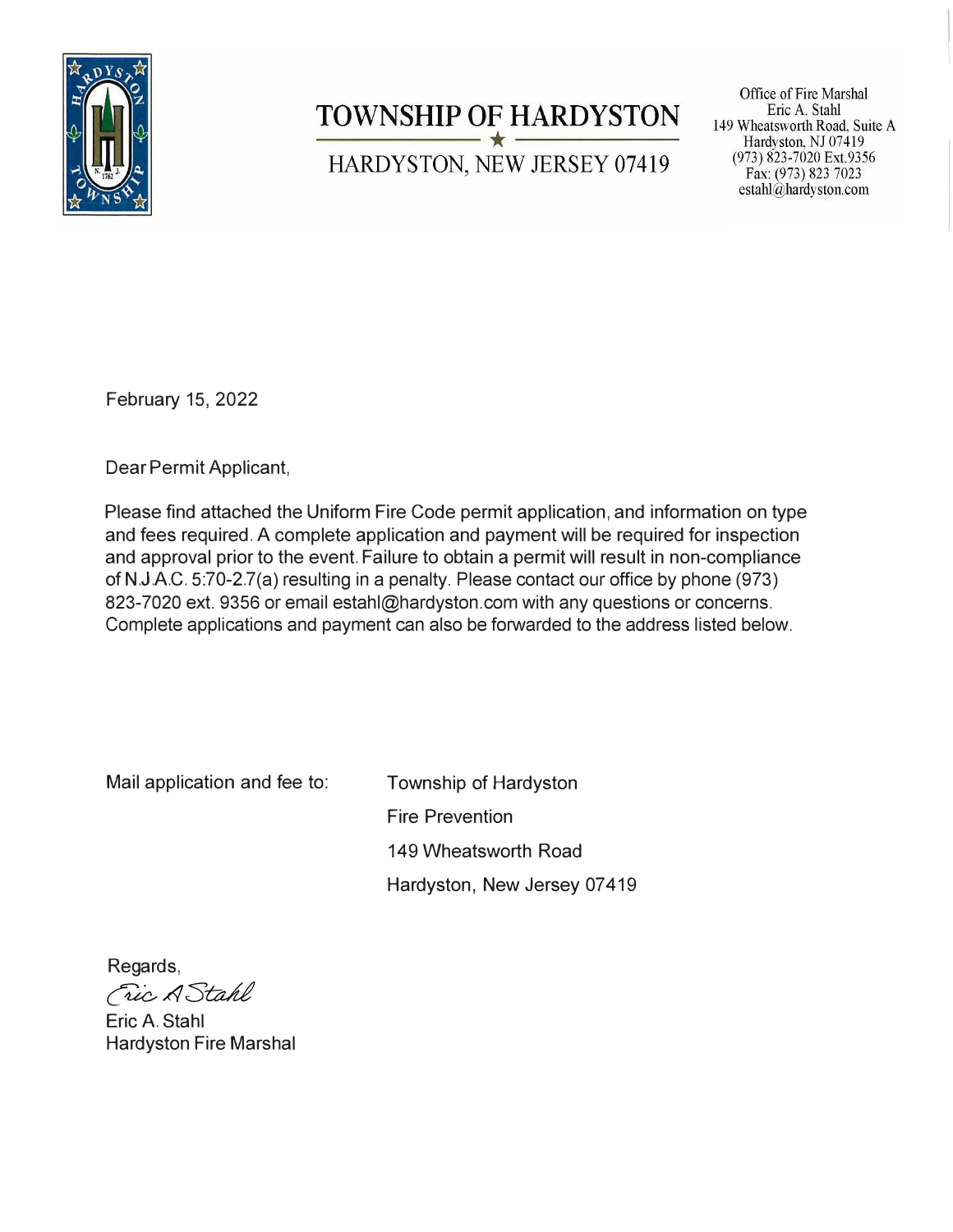

### **TOWNSHIP OF HARDYSTON**

HARDYSTON, NEW JERSEY 07419

Office of Fire Marshal Eric A. Stahl 149 Wheatsworth Road, Suite A Hardyston, NJ 07419 (973) 823-7020 Ext.9356 Fax: (973) 823 7023 estahl@hardyston.com

## **APPLICATION FOR FIRE PERMIT**

The Uniform Fire Code states:

"Permits shall be required, and obtained from the local enforcing agency for the activities specified in this section, except where they are an integral part of a process or activity by reason of which a use is required to be registered and regulated as a life hazard use. Permits shall at all times be kept in the premises designated therein and shall at all times be subject to inspection by the Fire Official." [N.J.A.C. 5:70-2.7(a)]

Date of application:

| Location where activity will occur |  |  |  |  |  |
|------------------------------------|--|--|--|--|--|
|------------------------------------|--|--|--|--|--|

| Date              | Time       |  |
|-------------------|------------|--|
| Applicant Name    | Address    |  |
| Organization Name |            |  |
| Telephone Number  | $Emerg.$ # |  |
| Block/Lot         |            |  |

The above named applicant hereby requests permission to conduct the following activity at the above indicated location:

And for the keeping, storage, occupancy, sale, handling or manufacture of the following:

(State quantities for each category to be stored, or used and the method stored or used:)

I hereby acknowledge that I have read this application, that the information given is correct, and owner's behalf and as ments of the fire code as well as any specific conditions imposed by the fire marshal. that I am the owner, or duly authorized to act in the such hereby agree to comply with the applicable require-

Signature

Note: There are five types of permits. See attached sheets for type and fee.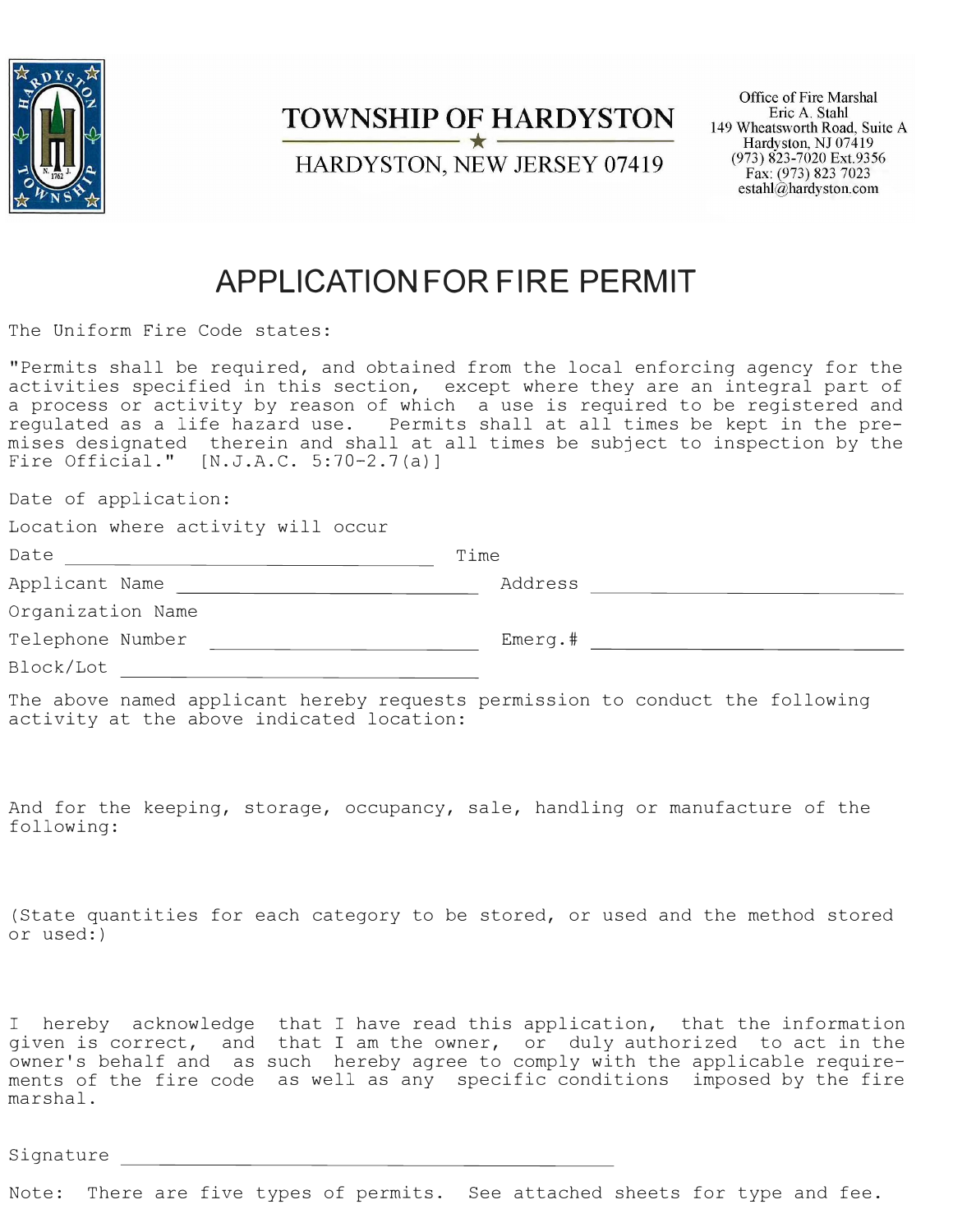Type 1 Permit  $-$  \$ 54.00

- 1. Bonfires;
- 2. The use of a torch or flame-producing device to remove paint from, or seal<br>membrane reefs on any building or atrusture: membrane roofs on, any building or structure;
- 3. The occasional use of any non-residential occupancy other than Use Groups<br>F, H or S for group overnight stays of persons over 2-1/2 years of age, in accorandance with section F-709.0 of the Fire Prevention Code;
- 4 . Individual portable kiosks or displays when erected in a covered mall for a period of less than 90 days, and when not covered by a Type 2 permit;
- 5. The use of any open flame or flame producing device, in connection with any<br>nublis sathering for purposes of ortertainment, amusement, ar respection: public gathering, for purposes of entertainment, amusement, or recreation;
- 6. Welding and cutting operations except where the welding and cutting is performed in areas approved for welding and is registered as a type B Life<br>Hazard use<mark>;</mark>
- 7. The possession or use of explosives or blasting agents, other than model rocketry engines regulated under N.J.A.C. 12:194;
- 8. The use of any open flame or flame-producing device in connection with the<br>training of non-tire convice personnel in fire suppression or extinguish training of non-fire service personnel in fire suppression or extinguish-<br>ment precedures: ment prócedures;
- 9. The occasional use in any building of a multipurpose room, with a maximum permitted occupancy of 100 or more for amusement, entertainment or mercantile type purposes.
- 10. The storage or handling of class I flammable liquids in closed containers of aggregate amounts of more than 10 gallons, but not more than 660 gallons inside a building, or more than 60 gallons, out not more than 660 gallons outside a building.
- 11. The storage or handling of class II or IIIA combustible liquids in closed containers of aggregate amounts of more than 25 gallons, but not more than 660 gallons inside a building, or more than 60 gallons, but not more than 660 gallons outside a building.
- 12. Any permanent cooking operation that requires a suppression system in accordance with N.J:A.C. 5:70-4.7(g) and is not deYined as a life hazard use in accordance with N.J.A.C. 5:70-2.4.
- 13. The use as a place of public assembly, for a total of not more than 15 days in a calendar year, of a building classified as a commercial farm building under the Oniform Construction Code.

Type  $2$  Permit -  $214.00$ 

- 1. Bowling lane resurfacing and bowling pin refinishing involving the use and application of flammable liquids or materials;
- 2. Fumigation or thermal insecticide fogging;
- 3. Carnivals and circuses employing mobile structure used for human occupancy;
- 4. The use of a covered mall in any of the following manners:
	- (a) Placing or constructing temporary kiosks, display booths, concession equipment or the like in more than 25 percent of the common area of<br>the mall;
	- (b) Temporarily using the mall as a place of assembly;
	- $(C)$ Using open flame or flame devices;
	- $(d)$ Displaying liquid or gas fueled powered equipment; or
	- $(e)$ Using liquefied petroleum gas, liquefied natural gas, and compressed flammable gas in containers exceeding 5 pound capacity.
- 5. Storage outside of buildings of LP-gas cylinders whan a part of a cylinder exchange program.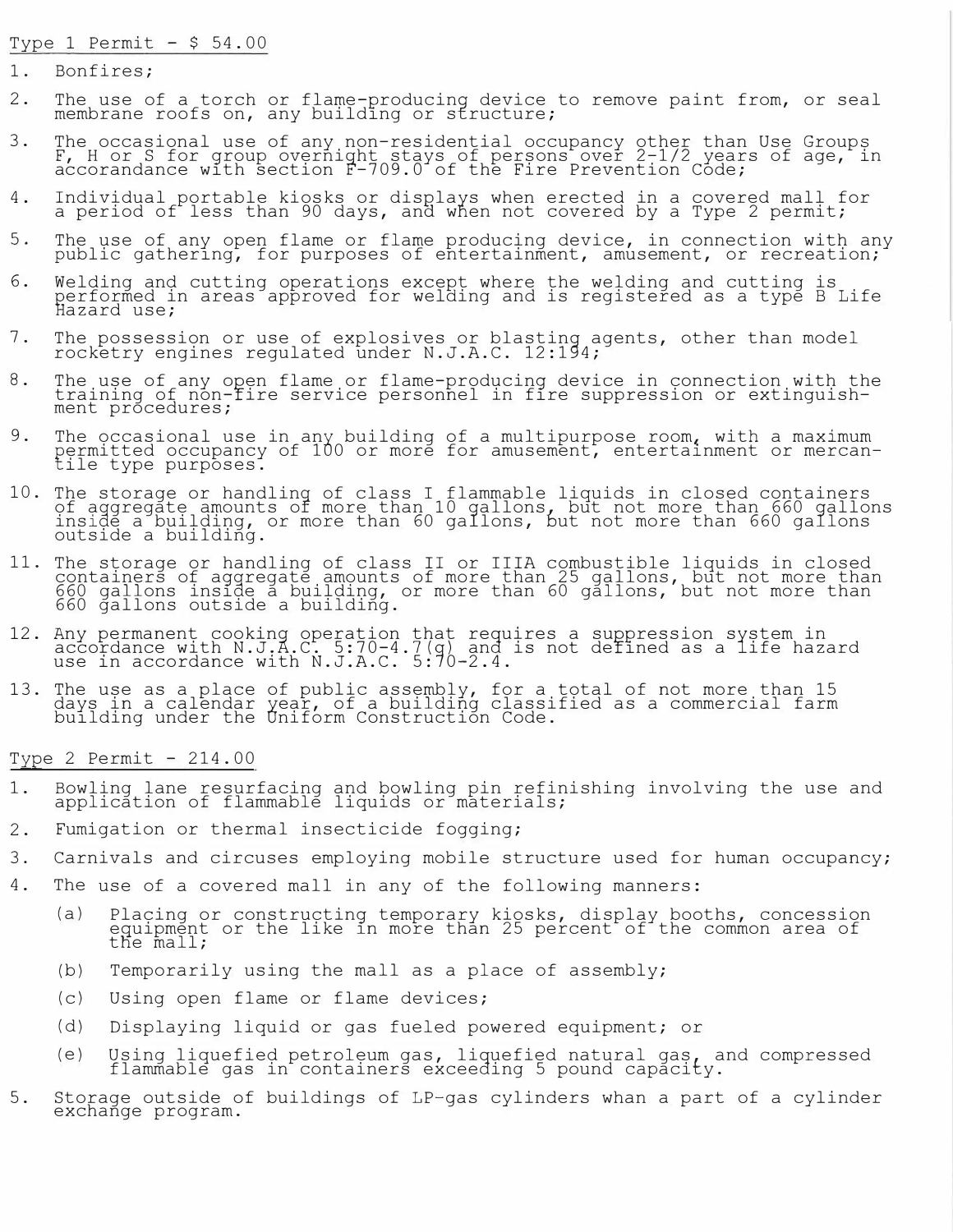#### Type 3 Permit -  $427.00$

- Industrial processing ovens or furnaces operating at approximately<br>atmospheric pressure and temperature not exceeding 1400 degrees Fahrenheit<br>which are heated with oil and gas fuel or which contain flammable vapors<br>from th  $1$ .
- $2$ . Any wrecking yard or junk yard; or
- $3.$ The storage or discharge of fireworks.

Type  $4$  Permit -  $641.00$ 

- Storage or use at normal temperature and pressure or more than 2000 cubic<br>feet of flammable compressed gas or 6000 cubic feet or non-flammable 1. compressed gas;
- The production or sale of cryogenic liquids; the storage or use of more<br>than 10 gallons of liquid oxygen, flammable cryogenic liquids or cryogenic<br>oxidizers; or the storage of more than 500 gallons of non-flammable, non-<br>t  $2.$
- The storage, handling, and processing of flammable, combustible, and unstable liquids in closed containers and portable tanks in aggregate amounts of more than 660 gallons;  $3.$
- To store or handle (except medicines, beverages, foodstuffs, cosmetics, and other common consumer items, when packaged according to commonly accepted practices): 4.
	- $(a)$ More than 55 gallons of corrosive liquids;
	- More than 500 pounds of oxidizing materials;  $(b)$
	- More than 10 pounds of organic peroxides;  $(C)$
	- More than 500 pounds of nitromethane;  $(d)$
	- More than 1000 pounds of ammonium nitrate;  $(e)$
	- More than one microcurie of radium not contained in a sealed source;  $(f)$
	- More then one millicurie of radium or other radiation material in a  $(q)$ sealed source or sources;
	- Any amount of radioactive material for which the specific license from<br>the Nuclear Regulator Commission is required; or  $(h)$
	- More than 10 pounds of flammable solids.  $(i)$
- The melting, casting, heating, treating, machining or grinding of more than 10 pounds of magnesium per working day; or 5.

### Type 5 Permit - 1,380.00

Reserved.  $1.$ 

> (b)Application for a permit required by this Code shall be made to the fire official in such form and detail as the fire official shall prescribe. Applications for permits shall be ac-companied by plans or drawings as required by the fire offi-cial for evaluation of the application.

> $(c)$ Before a permit is issued, the fire official or the fire of-ficial's designated representative shall make or cause to be made such inspections or tests as necessary to assure that the use and activity for which application is made complies with the provisions of this Code.

> $(d)$ A permit shall constitute permission to maintain, store or handle materials, or to conduct processes which produce conditions hazardous to life or property, or to install equip-ment used in connection with such activities in accordance with the provisions of this Code. Such permissions shall not be construed as authority to violate, cancel or set aside any of the provisions of this Code.